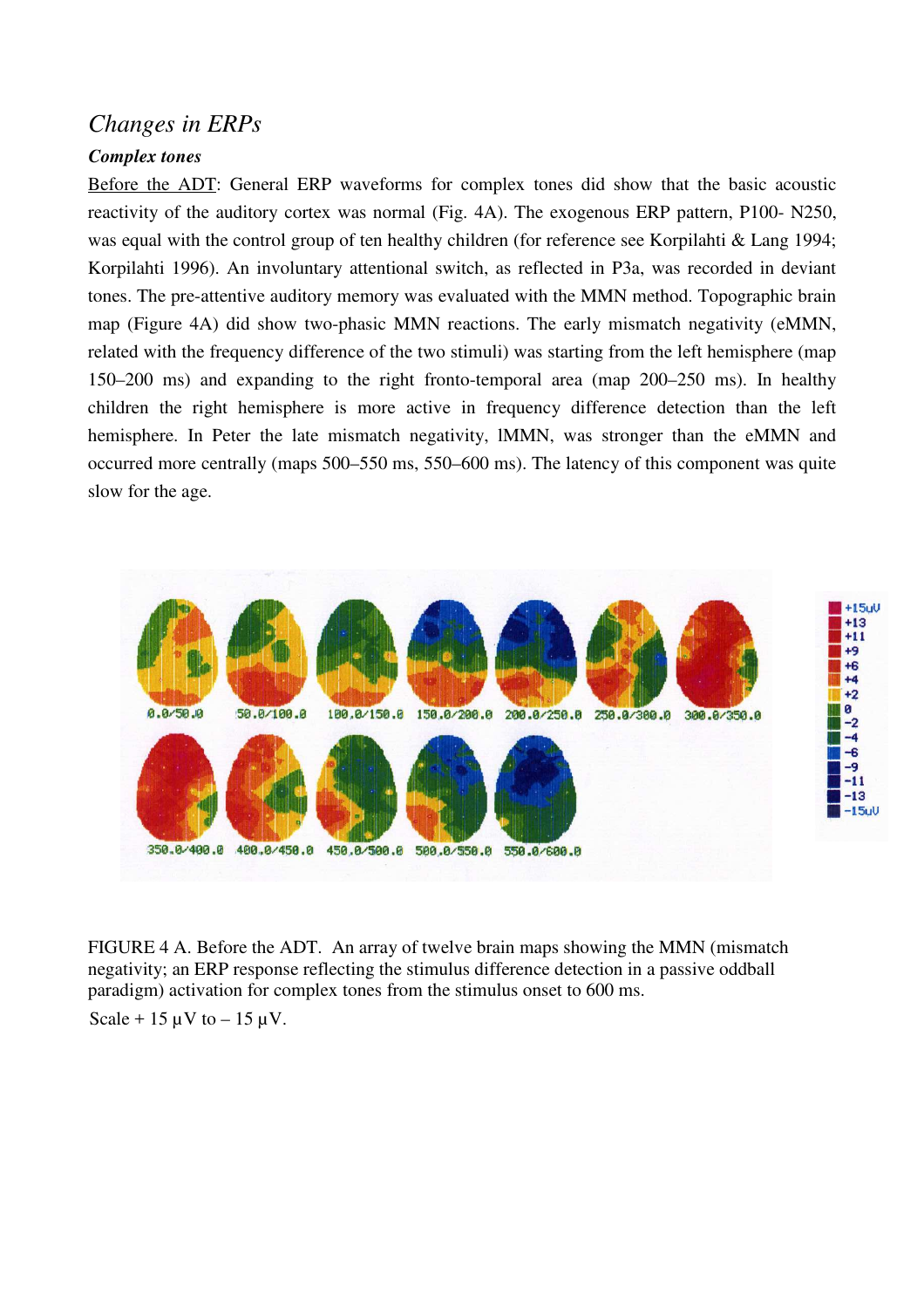

FIGURE 4 B. After the ADT. An array of twelve brain maps showing the MMN (mismatch negativity; an ERP response reflecting the stimulus difference detection in a passive oddball paradigm) activation for complex tones from the stimulus onset to 600 ms. Scale + 15  $\mu$ V to – 15  $\mu$ V.

After the ADT: In the first research condition the MMN did show that the difference detection of complex tones was no more eliciting a involuntary attentional switch to the tone differences (see the positivity P3a in Figure 4A, 300–400 ms; missing in Figure 4B). After the ADT the late MMN was stronger and begun earlier (maps 350–600 ms) than in the first recording.

## *Words*

Before the ADT: In the word condition deviant words elicited a negative wave, starting from the left hemisphere. The neural activation was slowly developing over both hemispheres. An involuntary attentional switch, P3a, was recorded also in deviant words. The MMN pattern was two-phasic (Figure 5A) and both peaks had maximum at the centro-frontal area: the eMMN was peaking in normal timing (map 150–200 ms) and was followed by lMMN (map 300–350 ms). The amplitudes of these components were atypically low. In normal children we have reported a integrative time window for the word difference detection. In the case of Peter this summating processing, reflecting the lexical difference detection, was missing. Instead, Peter was processing single acoustical features inside words.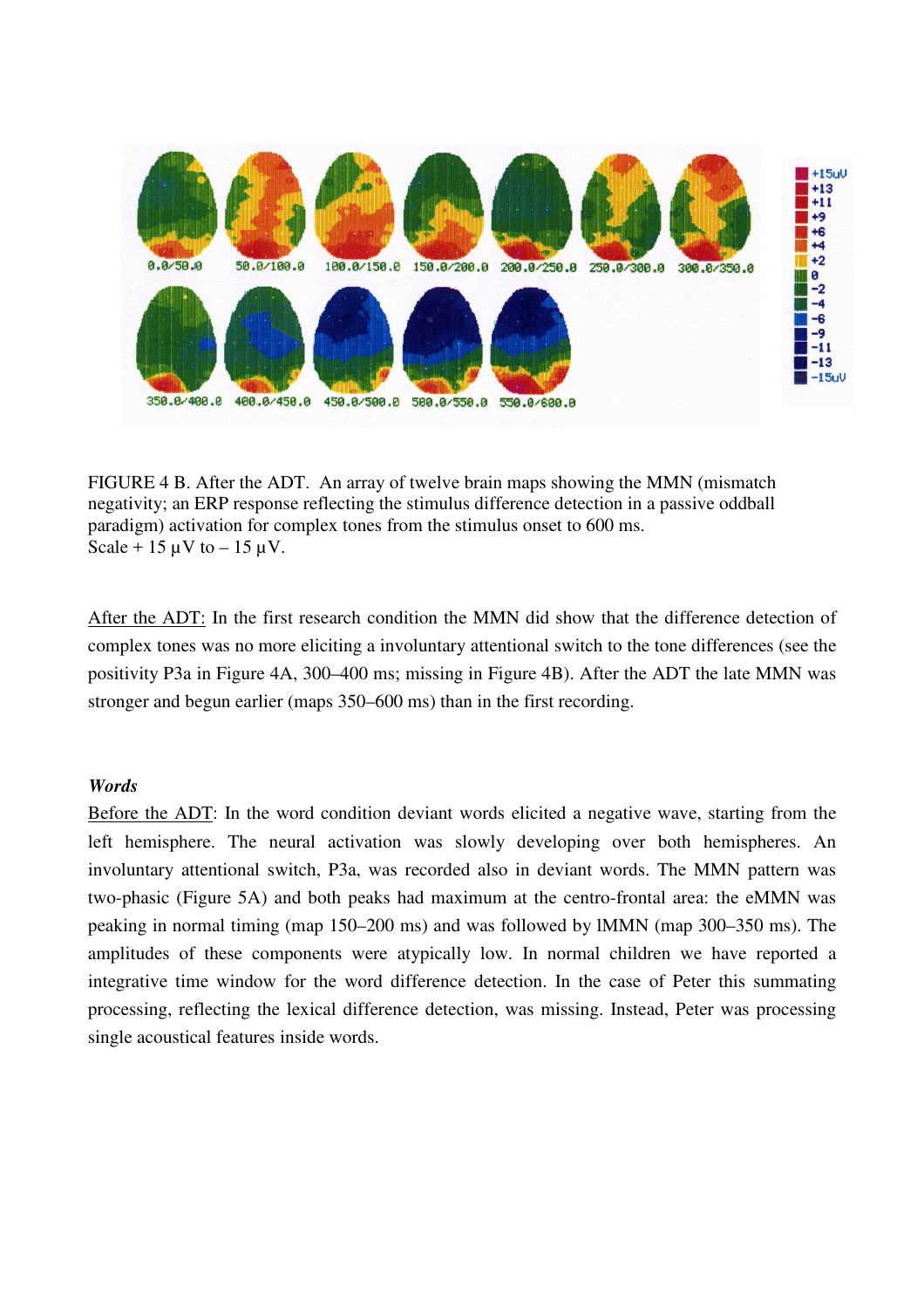

FIGURE 5 A) Before the ADT. An array of twelve brain maps showing the MMN activation for naturally spoken words from the stimulus onset to 600 ms.

 After the ADT: In the word condition the change in MMN component was quite clear (Figure 5B). The integrative time-window was seen in the latencies of 300–600 ms after the stimulus onset. The maximum lMMN was recorded at the brain map of 400–450 ms, reminding the results of the control group. The left hemisphere was leading the difference detection of words. The auditory processing was no more based on fragmented acoustic information. This result is equal with the reference values in normal population of the same age.



FIGURE 5 B) After the ADT. An array of twelve brain maps showing the MMN activation for naturally spoken words from the stimulus onset to 600 ms.